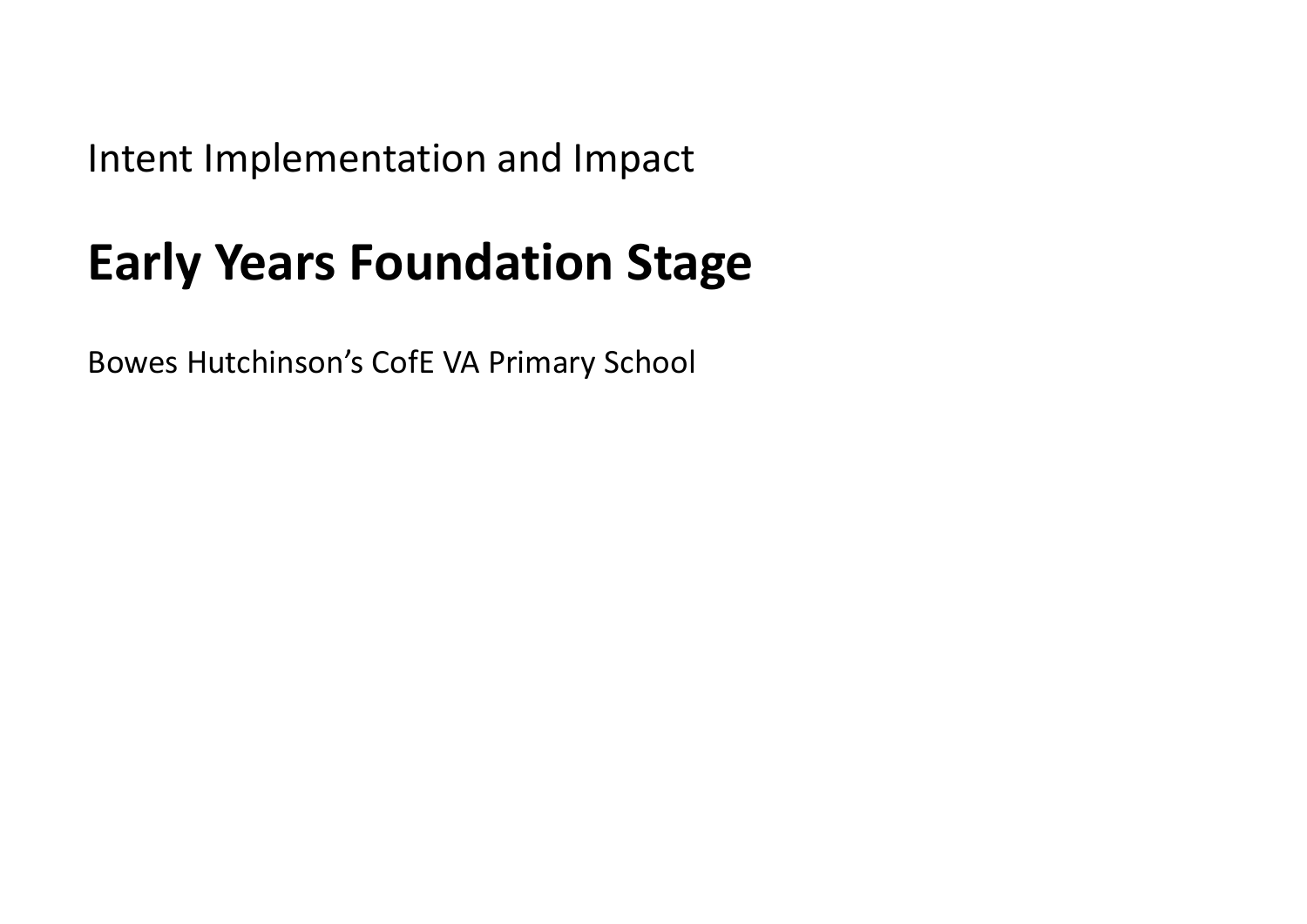## **Intent**

At Bowes Hutchinson's VA CofE Primary School we place high value on the individual and unique child whom we care for in our small rural school environment. We are a whole Key Stage One class, where Reception children can easily access learning experiences and opportunities alongside other Year One and Year Two children should they need to. It is an environment which is loving and deeply rooted, not only in academic learning but in the social, moral and spiritual development of the child.

Our school aims to make each child feel the value and care we place upon them in a nurturing, safe and secure environment in the knowledge that they can develop, grow and learn at their pace, and in the safe knowledge and understanding that opportunities presented to them are founded, planned and formed from their interests and also for their overall positive personal growth.

We aim to support all children in their learning journey to become active participants and well-rounded citizens of society, both locally and globally, with happy and curious minds in order for them to become lifelong learners.

Our EYFS curriculum is therefore the cultural and global capital we know our children need, so they can gain the knowledge, skills and understanding they require for their own individual successes.

We aim to embed the right habits for learning through the Characteristics of Effective Teaching and Learning, through Playing and Exploring, Active Learning and Creating and Thinking Critically.

Throughout the Reception year, we also maximize opportunities to learn personal, social and emotional development and communication and language skills as a continuation from all children's prior learning experiences.

We invest time and energy into helping children aim high and develop a deep love of reading, writing and number. This is delivered through a holistic curriculum which maximises opportunities for meaningful cross-curricular links and learning experiences as well as promoting the unique child by offering extended periods of play and sustained thinking following children's interests and ideas.

We highly value imagination and creativity and seek to create a sense of enjoyment and fascination in learning through indoor and outdoor provision, school trips, visits to local areas, gardening by growing their own fruit and vegetables, cooking their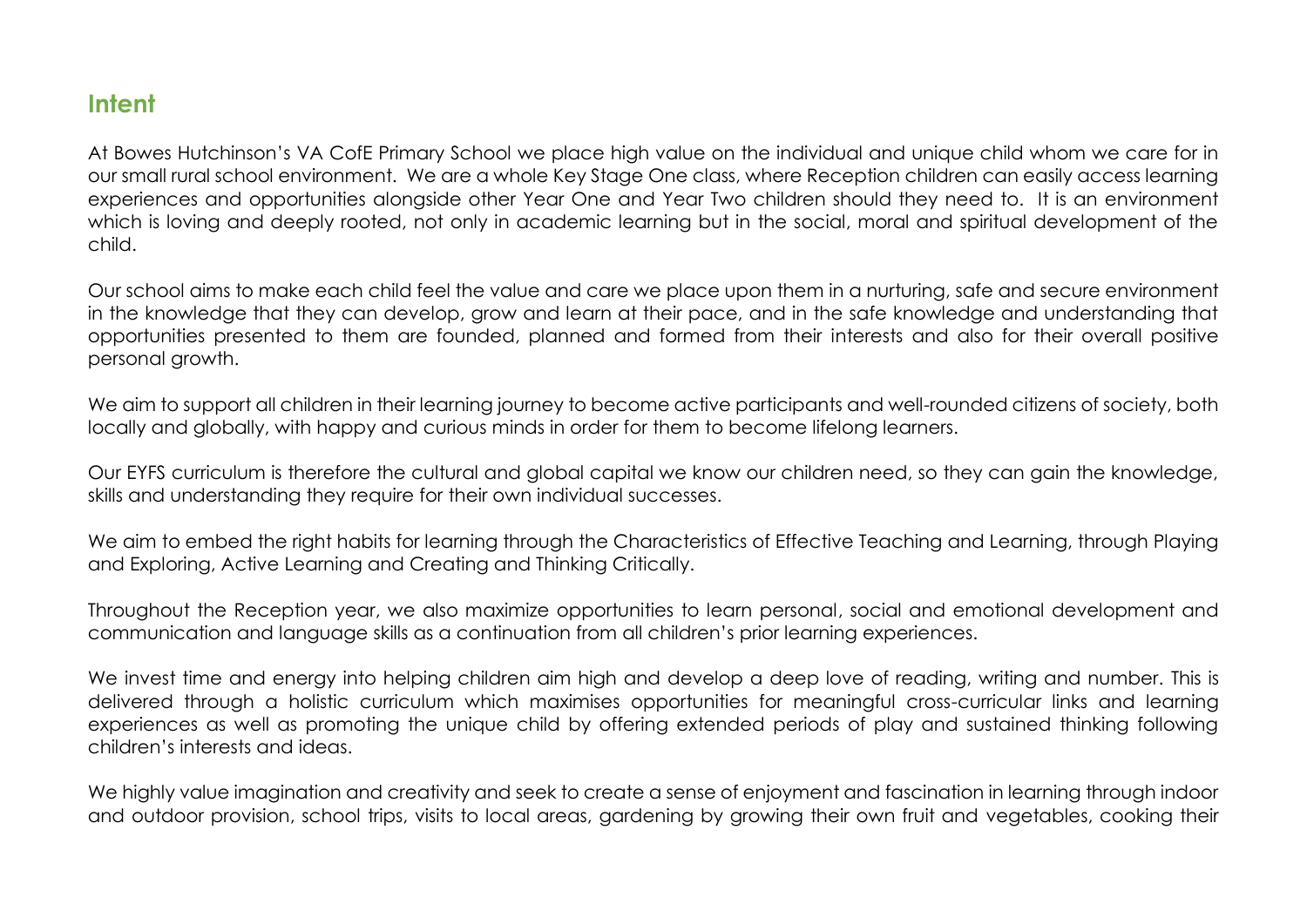produce and through regular forest school sessions. We use the outdoor classroom facilities to enhance EYFS children's social emotional and mental health (SEMH) through a range of different activities throughout the year. We encourage EYFS children to know and understand their place in the world, geographically and historically.

## **Implementation**

Pupils learn through a balance of child-initiated and adult-directed activities. The timetable is structured so children have rigorous directed teaching in English, Maths and Phonics every day. These sessions are followed by small group work where children work with a member of staff to develop their knowledge.

Children are provided with plenty of time to engage in 'exploration' throughout the variety of experiences planned to engage and challenge them in the Early Years provision. The curriculum is planned for both inside and outside the classroom with importance given to learning in both areas. The use of Forest Schools, the outdoor classroom and gardening areas enhance this provision.

As a small school we deliver in a whole school, cross-curricular thematic way, which is tailored to meet and cover the needs of the EYFS programme. This enables all aspects of the children's development, including Understanding the World and Expressive Arts and Design, is further promoted, ensuring sustained and critical thinking and active learning is developed throughout. Children gain an understanding of their place in history as well as their geographical location through practical explorations.

Children in EYFS are introduced to the concept of historical time and chronology to develop their understanding of what has gone before them and how that has affected where they are today. They start with themselves, branching out to parents, grandparents and further into their family, thinking about their own personal timeline and using the vocabulary of 'past' and 'present'.

During the week teachers, reflect on questions such as: "What do our children need to learn or are curious about? What embedded learning have we observed in this area? What can be changed to exploit the learning and interests of the children/individuals in this area?".

**Reading is at the heart of our curriculum.** Children follow the rigorous and highly successful Read, Write Inc programme so that they meet good outcomes for reading with almost all children tending to pass the Year One phonics screening. Please refer to our separate document on **Reading and Phonics on the website.**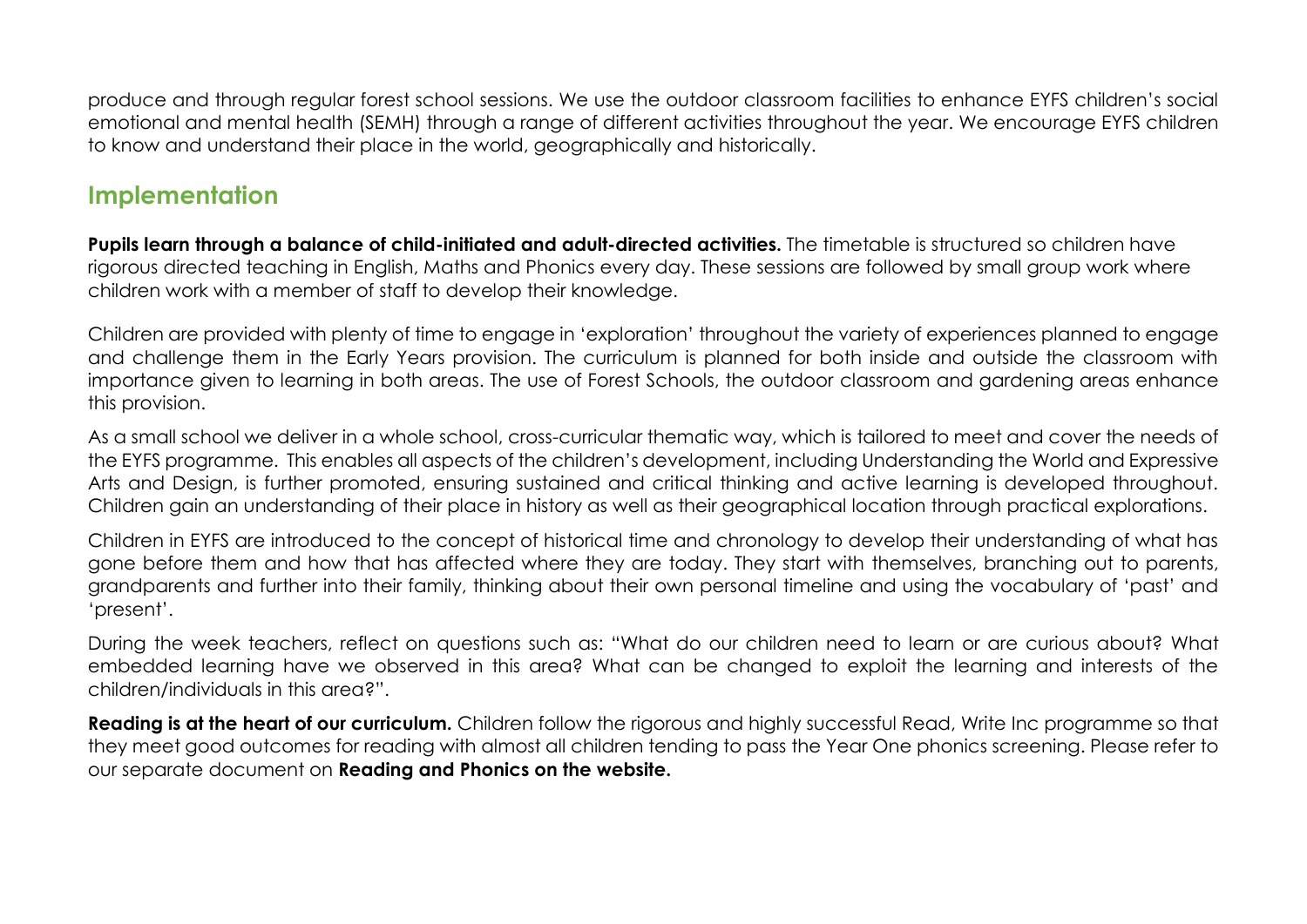We follow a range of practical approaches and methods to learning Maths in Reception, with an emphasis on studying key skills of number, numerical patterns, and calculation and shape so that pupils develop deep understanding and the acquisition of mathematical language. Pupils learn through games and tasks using concrete manipulatives which are then rehearsed and applied to their own learning during exploration. These early mathematical experiences are carefully designed to help pupils remember the content they have been taught and to support them with integrating their new knowledge across the breadth of their experiences and into larger concepts.

**Our inclusive approach means that all children learn together** but we have a range of additional interventions and support to enhance and scaffold children who may not be reaching their potential or moving on children who are doing very well. This includes, for example, NELI, a successful language intervention programme and/or additional provision in Maths to close any gaps identified in learning.

## **Impact**

**Our curriculum needs to meet the needs of our children**, including our disadvantaged pupils and those with SEND, so we spend time looking at and evaluating how children are learning. This is achieved through talking to the children, looking at their work, observing their learning experiences, discussing and analysing their progress. These modes of working, mean the teacher can systematically check for understanding, identify and respond to misconceptions quickly and provide real-time verbal feedback which results in a strong impact on the acquisition of new learning.

Throughout the week the staff use the reflective practice of questioning and observing the children in all areas. The impact of this ensures that the children have agency over their environment and that the provision offered to them leads to a greater depth of learning across the curriculum.

By providing a balanced experience of learning both indoors and out, importance is given not only to learning in both areas, but it can also be part of a whole school, cross-curricular thematic way of learning. This is to enable all aspects of the child to develop individually and holistically and to develop alongside older children in a Key Stage One class. The impact of this is to develop Characteristics of Effective Teaching and Learning, through Playing and Exploring, Active Learning and Creating and Thinking Critically.

The use of Forest Schools and gardening, enhances all children's development through the acquisition of enriched and collaborative skills. This further enhances EYFS children's understanding of the world around them by allowing them to apply their experiences to their immediate outdoor environment, addressing the importance of SEMH through building friendships